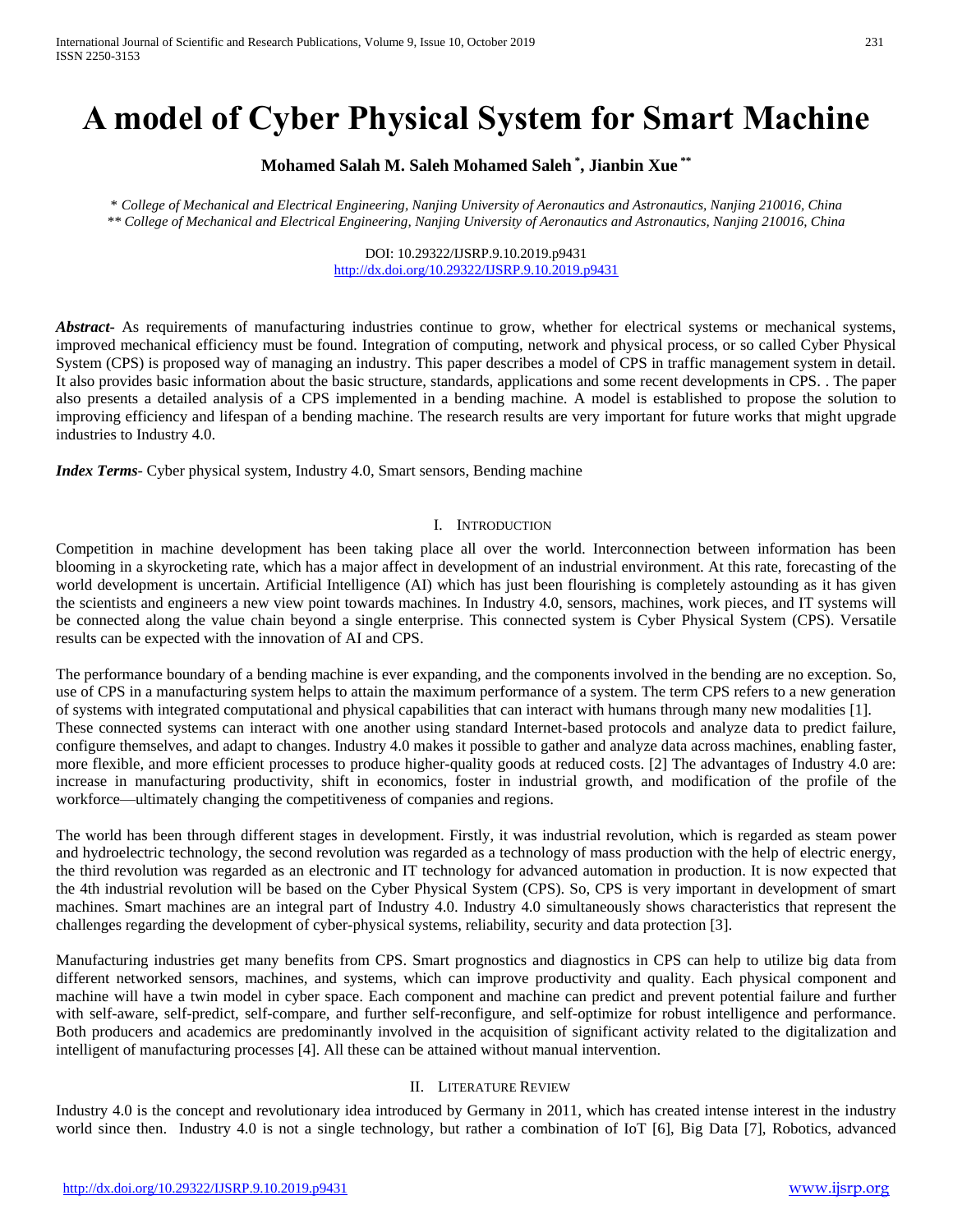analytics [8], and Human machine interfaces [9], CPS systems [10]. It is a concept where these technologies will integrate with our existing technologies and will completely change the industrial landscape. Customers do not have to shop for hours anymore when they want to buy a product in an ideal Industry 4.0 world. The client will be able to personally design a product using the designer software of the organization, which is part of the common corporate platform [11]. The product is designed, verified, and verified by the software. The virtual image of the customized product will be sent to the 'smart' factory and built by the CPS, requiring minimal human control. Subsequent storage, logistics and after-sales customer service are part of the digitized value chain and the product status can be tracked and tracked from start to finish. [6]

According to Deloitte (2015), Industry 4.0 should have four features. [12]

- Vertical network of intelligent production system: Cyber-Physical Production Systems (CPPS) are autonomous, self-directed and self-sustaining. Information on stock levels, resource utilization rate and quality will be part of the feedback loop.
- Integration of the next generation global values chain networks: Everything is digitized until after sales support. His decision is made in real time, and elements such as quality, time and price are treated differently from our current model.
- An engineering in the chain of all values: A rapidly changing landscape, and new business synergies in value chains need to be discovered and designed.
- Acceleration with exponential technology: Emerging technologies such as artificial intelligence, nano materials, 3D printing and advanced robotics can greatly accelerate the capacity of the CPPS, making it cognitive and flexible.

CPS can lead the world to Industry 4.0. There are many papers related to defining Cyber Physical System. Wan Jiafu [5] has described CPS in relation with the intelligent machines. He has stated that CPS is an evolution of machine-to-machine (M2M) by the introduction of more intelligent and interactive operations, under the architecture of IoT. Also, the paper has demonstrated how M2M systems with the capabilities of decision-making and autonomous control can be upgraded to CPS and has identified the important research challenges related to CPS designs. Sztipanovits [13] has analyzed the challenges to integrate CPS in an industry. The major challenge in CPS integration emerges from the heterogeneity of components and interactions. The paper has also described the solutions to overcome those challenges. CPS has encouraged industries to move towards Industry 4.0. According to Lee [14], many challenges exist in designing a CPS. Lee also concluded that, based on designs that are built on today's abstractions, it is not sufficient to improve design processes, raise the level of abstraction, or verify designs. Lee [15] also says that, the relation between physical system and the cyber system can be blurry and quite complex to understand. And there is no doubt in the development and research to go wildly in the topic of CPS system. In agreement with Sha [16], the report generated by the President's Council of Advisors on Science and Technology (PCAST) has the primary focus on CPS to research and invest for federal research investment. Moreover, as presented by Derler [17], concept of relation between computer science and physical world should be clear enough to design the CPS system as this is the study of joint dynamics that sets this topic apart. In accordance with Zanero [18], our civilization has been depending more and more on the successful relation between computer science and physical world, also known as CPS, to accomplish task related to automation and control. Previous research papers of CPS have provided us with many information needed to perform this research. CPS is very important for the industries to advance to Industry 4.0. As per the researches done till now, the world is slowly advancing to Industry 4.0. However, even with increase in CPS in many industries, it is very difficult for all the industries to upgrade to Industry 4.0.

## III. METHODOLOGY

Normal bending machines have no intelligence. No CPS. So here we want to define a cps for the bending machines.

## **3.1 A CPS for bending machine**

Cyber Physical System is the next generation of embedded information and communications technology (ICT) system that is becoming widespread in every aspect of our daily life. CPS is a mechanism that is tightly integrated with the Internet and its users and is controlled or monitored by computer-based algorithms. In CPS, physical and software components are connected, each operating on different spatial and temporal scales, showing multiple and distinct behavioral modalities, and interacting with each other in many different ways.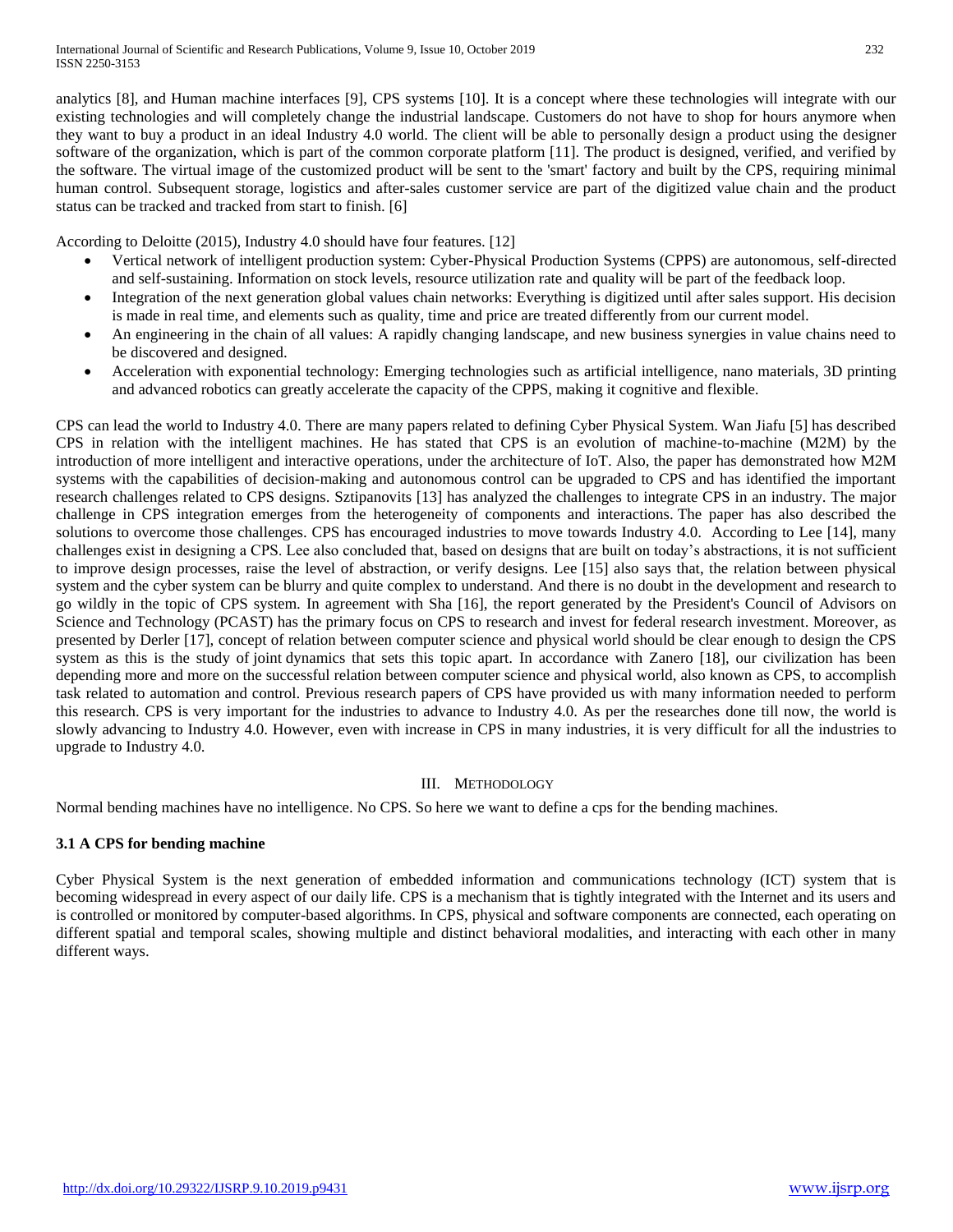

*Figure 1 A model of CPS for smart machines*

As described in figure 1, smart machine tools can be used to run the entire cyber physical system. Smart machines such as cameras, machine controllers, data acquisition devices, and so on, are embedded with some communication services such as XML data model, STEP Data model and MT connect data. They are used to send the information to the smart visibility services or devices. Such smart visibility service displays Real-time machine status, Statistics report, AR-based visualization etc. All these technologies are finally used by end users such as engineers, data scientists, economists and other technological experts.

CPS is engineered system that is built from, and depends upon, the seamless integration of computational algorithms and physical components. Advancement in CPS has led to increase in capability, adaptability, scalability, resiliency, safety, security, and usability in the simple embedded systems. CPS technology is a revolution in the world. Just as the Internet has transformed the way people interact with information, advancement in CPS can also transform the way people interact with engineered systems.

Computers are embedded in many systems to monitor and control physical processes: cars, airplanes, automotive highway systems, air traffic management, etc. In the past, research on embedded systems focused on the design optimization problems of these computational devices. In recent years, the focus has shifted towards the complex synergy between the computational elements and the physical environment with which they interact. The term Cyber-Physical Systems (CPS) justifies to refer to such interactions. When embedded computation and communication devices, together with sensors and actuators of the physical system, are federated in heterogeneous, open, and systems-of-systems, the system is called Cyber Physical System. Examples of CPS include smart cities, smart grids, medical devices, production lines, automotive controllers, and robotics.

Industry 4.0 has new concepts like: Internet of Things (IoT), Industrial Internet, Cloud Based manufacturing and Intelligent manufacturing. All structures, internet and support technologies, human and machine agents, materials, products, production lines and processes, serve as the backbone to create new organizational boundaries and process the intelligent, connected and elegant value of the latest technological developments.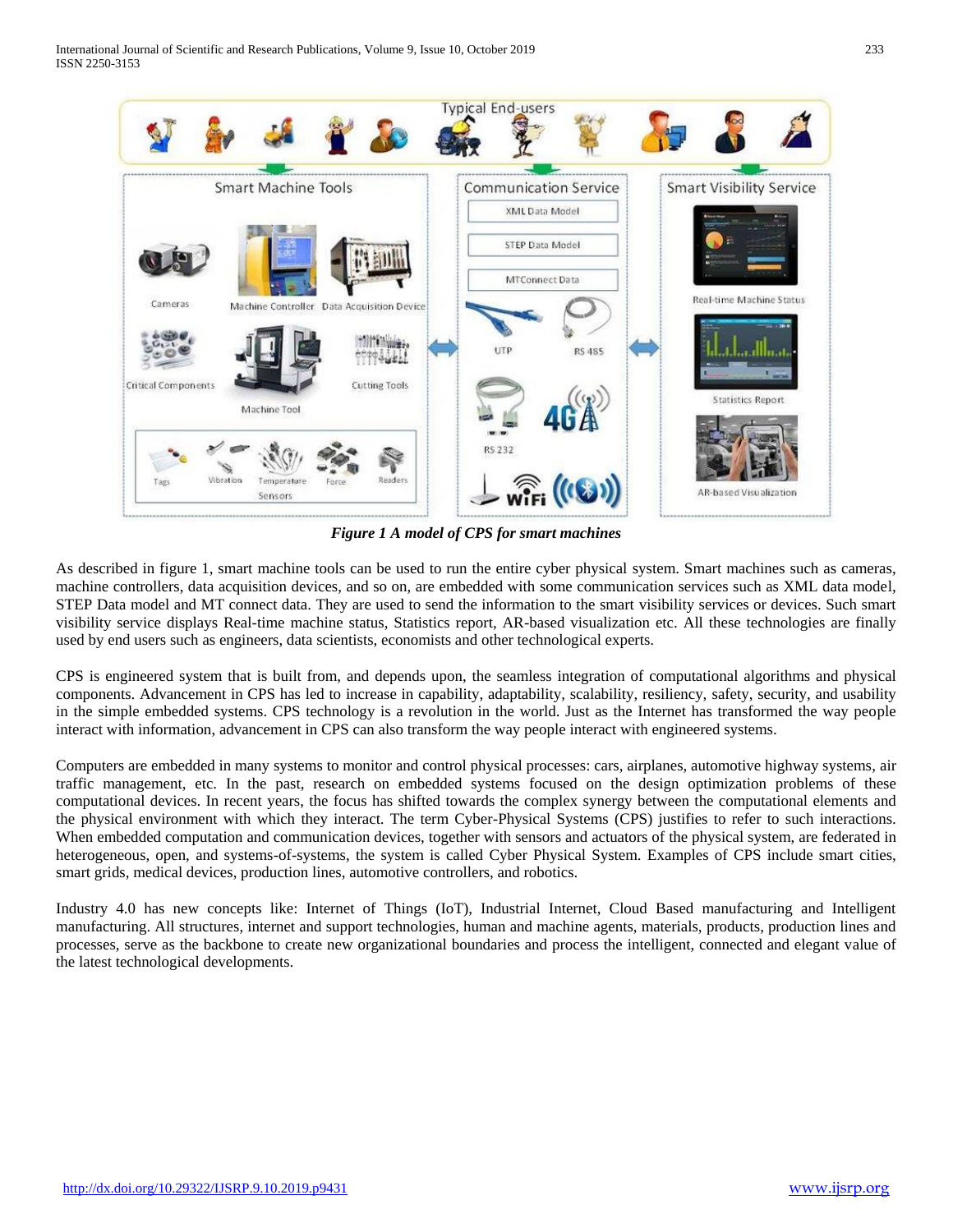

*Figure 2 Cyber Physical System*

Cyber Physical System can be developed by using smart sensors in smart machines. Even the traditional bending machines can be made smart by using smart sensors. According to Ralph [19], the primary objective of the bending machine is to make profile bends of variable radii or multiple radii in stock with the bending occurring in either a clockwise or counter-clockwise direction in a single operation or pass of the machine.

An embedded system consists of standalone devices for input and output. Whereas, CPS is a network of interacting elements with physical input and output. With the advancements in technology, computational and physical elements are linked by intelligent mechanisms. CPS helps to increase adaptability, autonomy, efficiency, functionality, reliability, safety, and usability of machines. CPS can be used in various tasks that seem to be impossible for a standalone device with embedded system. For example: CPS can be used in dangerous environments like fire, deep-sea, and so on. It can be used in robotics.



*Figure 3 CPS- A Concept Map*

There are large differences in the design practice between the various engineering disciplines involved, such as software and mechanical engineering. This is the challenge faced in the development of embedded and cyber-physical systems. In today's world, where rapid innovation is very important, engineers from all majors need to be able to explore system designs collaboratively, allocating responsibilities to software and physical elements, and analyzing trade-offs between them. Cyber Physical System allows all the engineers working at their respective field come together to achieve a single mission.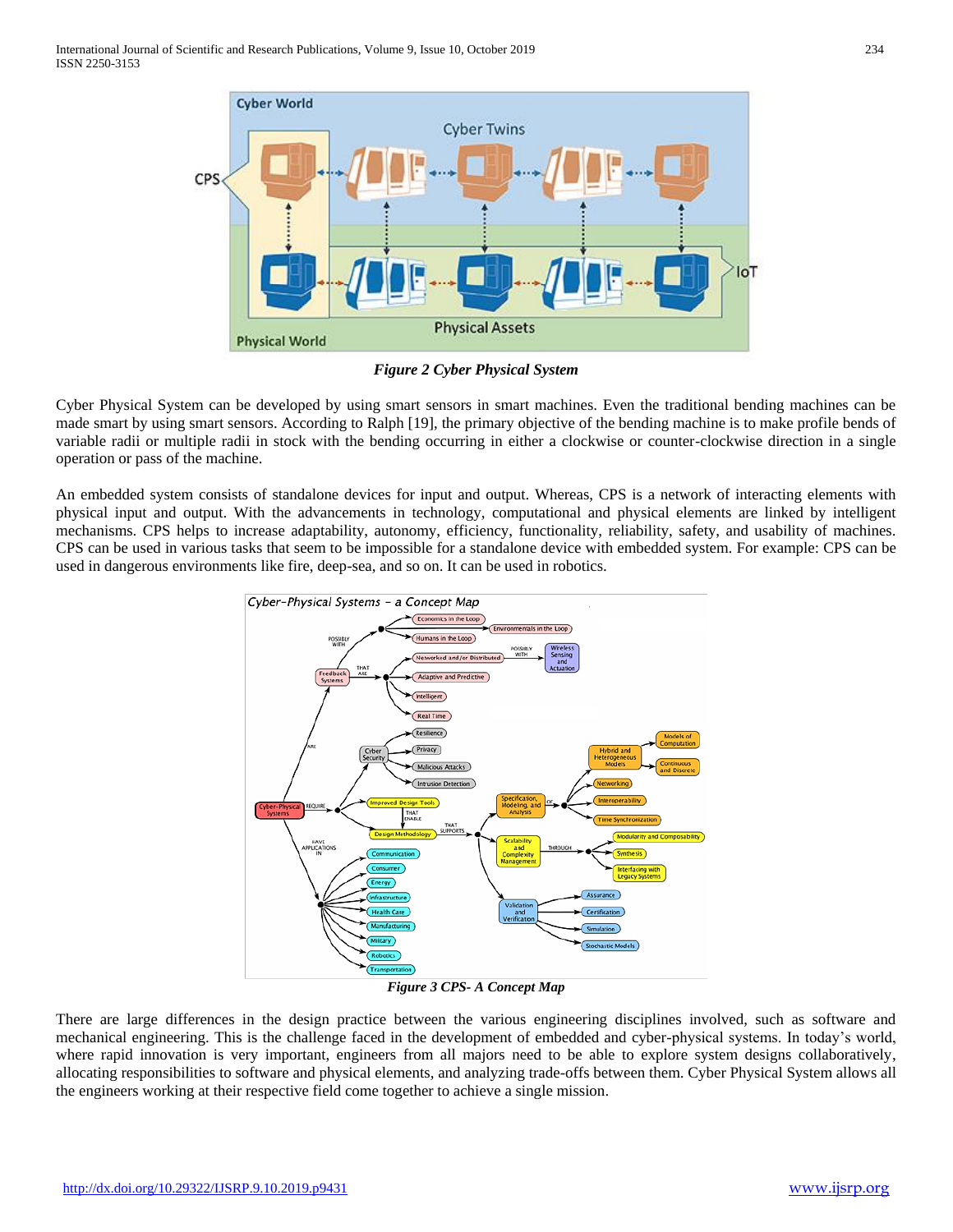Use of CPS in a machine provides the user with real time outputs so that the user can take real time decisions. Embedded computers and networks monitor and control the physical processes, with feedback loops where physical processes affect computations and vice versa. CPS can be implemented to develop a smart machine. It is also an important aspect of Industry 4.0.

Use of smart sensors in machines have made machines smart. Such smart machines when linked together in a system in an industry, makes up a CPS. A bending machine also needs to be a smart one to develop a CPS of the bending machine. The paper presents a smart bending machine used in a Cyber Physical System.

### IV. CASE STUDY: CYBER PHYSICAL SYSTEM IN BENDING MACHINES

Bending machine often consists of parts that need to be monitored once in a while. Some of them are brake fluid in a braking system, Engine oils, hydraulic fluids, air filters, engine oil filters, and so on. And when it comes to expensive machinery equipment with expensive parts, information on each part is very crucial. Cyber Physical System which has been a dominating topic in this era can play a huge role in maintaining the condition of such expensive system. Many information regarding the condition of the machinery parts might be hidden to the machine operators which in the end might result in system failure and degrade the efficiency of the entire system. CPS system can come in handy when such situation are being felt.

### **Challenges:**

So far, bending machines or any machines used for manufacturing purposes which are similar to bending machines, such as punching machines, blanking, drawing, hole making, forming, dyeing, and so on are most likely to be using open loop control system. Which means, they lack the feedback qualities. Data on very important parts are hidden to the operators which results in undesirable outcome or damage to the system. Some vital details of the machinery includes

- 1. Time to change the engine oil.
- 2. Time to change the hydraulic fluid.
- 3. Time to change the brake fluid.

The machines need to operate in a desirable manner. And by that, it means without any troubles at all. So in order for a machine to run smoothly, an operator has to make sure that the machines are in overall good condition. But Since the Automation has taken a high rise during the information age, people are more likely to leave all those actions to the machine itself.



#### *Figure 4 A Bending Machine*

As the computer technology has taken over the world, mechanical labor has been fading away drastically. People don't have time to do a routine check on something that requires once in a month check. So for that reason, many things which need to be monitored once in a while are getting neglected, which in turn result in poor performance and finally system failure. Operators tend to be unaware of such situations. People need to be notified only when the problem is getting close to them, unlike been poked everyday which is not desired by the operator. But assurance must be made on getting informed at the specific time, i.e. the time when the awareness has to be passed on to the responsible person. If the man in charge is not aware at the time of replacement of some certain equipment in the machine, the factory has to suffer the loss caused by it. Many such problems have been seen so far in many industries. They refer this to be the problem because of untrained man power or in the case now a days, lack of innovation. A new approach has to be made in order for the factory to know each and every crucial details about their own machines. As long as the factory is aware of the current situation of their machines, they need not to worry about anything.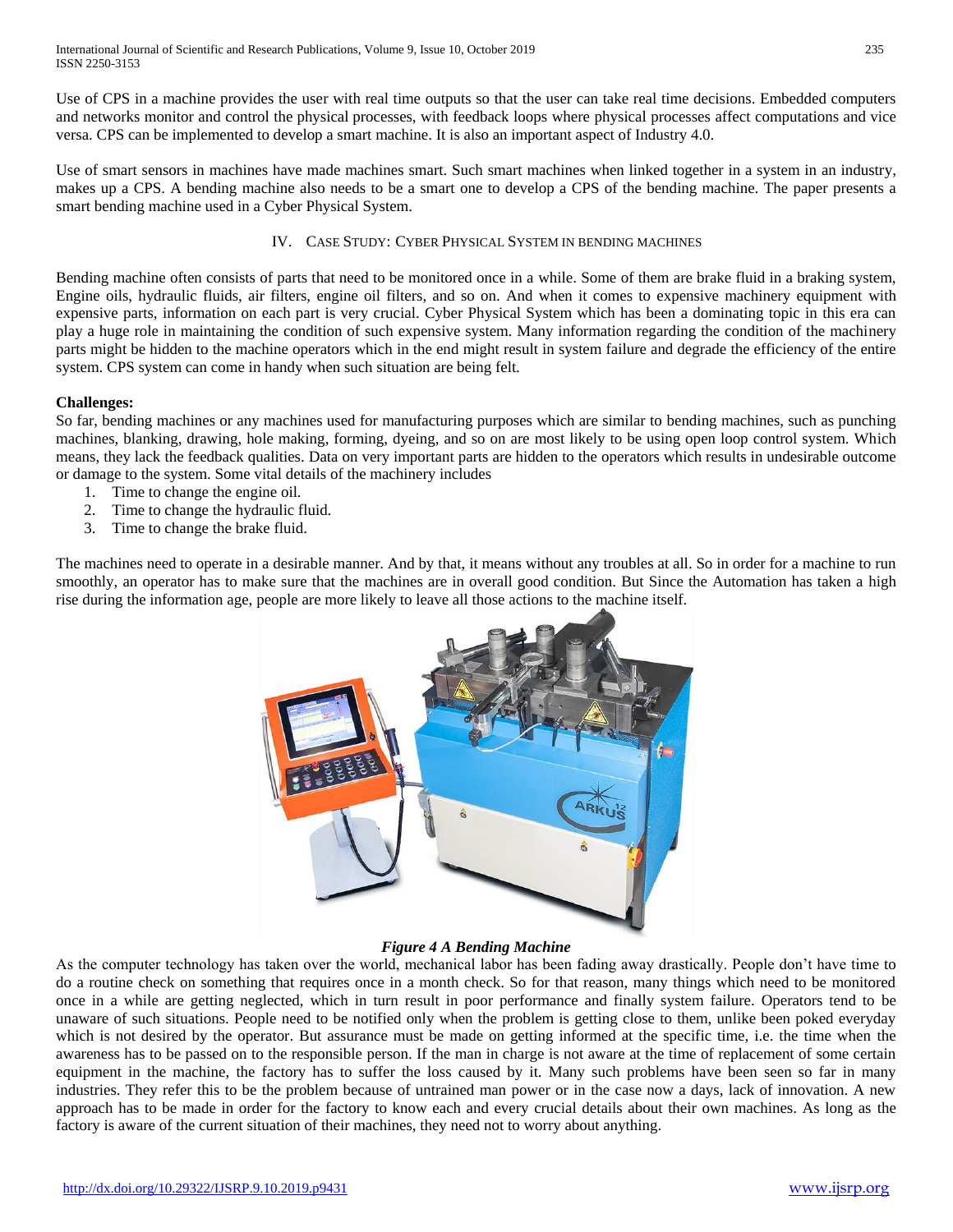In some situations, the operator seems to neglect the situation of their machines. They tend to run the machines more than they should even when the replacements of some things should be done. Or in case of fully automated machines, even in the presence of closed loop system, the operators are likely to not consider such conditions. They think that it can run a bit longer than the specification and ignore the timely checkup. This is why servicing of machines are performed on a daily basis. But in some cases, the factory owners would much appreciate if the machines company do it by themselves. But how do the company of that machine determine whose factory's which machine needs to be serviced, and which parts need to be changed or repaired? This is the part where cyber physical system plays its role.

In bending machine, since the use of hydraulic system is one of the most important part, focus on hydraulic fluid must be made in order to avoid any undesirable actions in the future which might cause a big loss to the company. Neglecting such small details might lead to poor performance and eventually to system failure. These small information has to be taken into consideration while running the bending machine.

### **Solution: Machine companies being informed directly.**

As the increment of automation, not only the machines are run automatically, but also the data generation can be done in a same manner. In the figure below, it shows how the machines are linked with the factories and factories to the company where those machines are manufactured.

In here main machine factory sells its machines to the factories. Factories run the machines in automatic mode. Now the problem was the replacement of some equipment. So in this case, cyber which means the computer generates the data of the physical system. In our case the machine. The data generated is transferred not only to the factory, but also to the company which made that machine. One Main company can sell one or more machines to a certain factory. And each and every data accumulated by the machines and the computer can me analyzed thoroughly to getter a better sense on how the condition of the machines are.



*Figure 5 CPS system in the Machines of main machine factory*

In order to understand the problem and solution more rationally, consider bending machine which needs its hydraulic fluid to be replaced. Hydraulic fluid needs to be replaced once every 5000 hours of operation. But the factory might not be aware on how long the machines have been running. So in this case, if the Cyber Physical System, CPS is implemented, the data can be generated and be analyzed in the factory along with the main machine company, the company who manufactured the machine. The machine company, after getting informed of the condition of the machine, May able to go to the factory directly if possible and repair or service the product. The companies will keep track of how long the machines have been working and share the information to their customers and go to the related factory and replace the hydraulic fluid or inform the operators of that factory to replace the hydraulic fluid by themselves.

In this way, the factory who are using the machines will not have to worry about the machine performance and keep track of each and every details which might affect the machine from running smoothly. As the information is directly passed to the main machine factory itself, the factory owners and the operators will have less things to worry about and more time to spend on the production of machines like bending machines.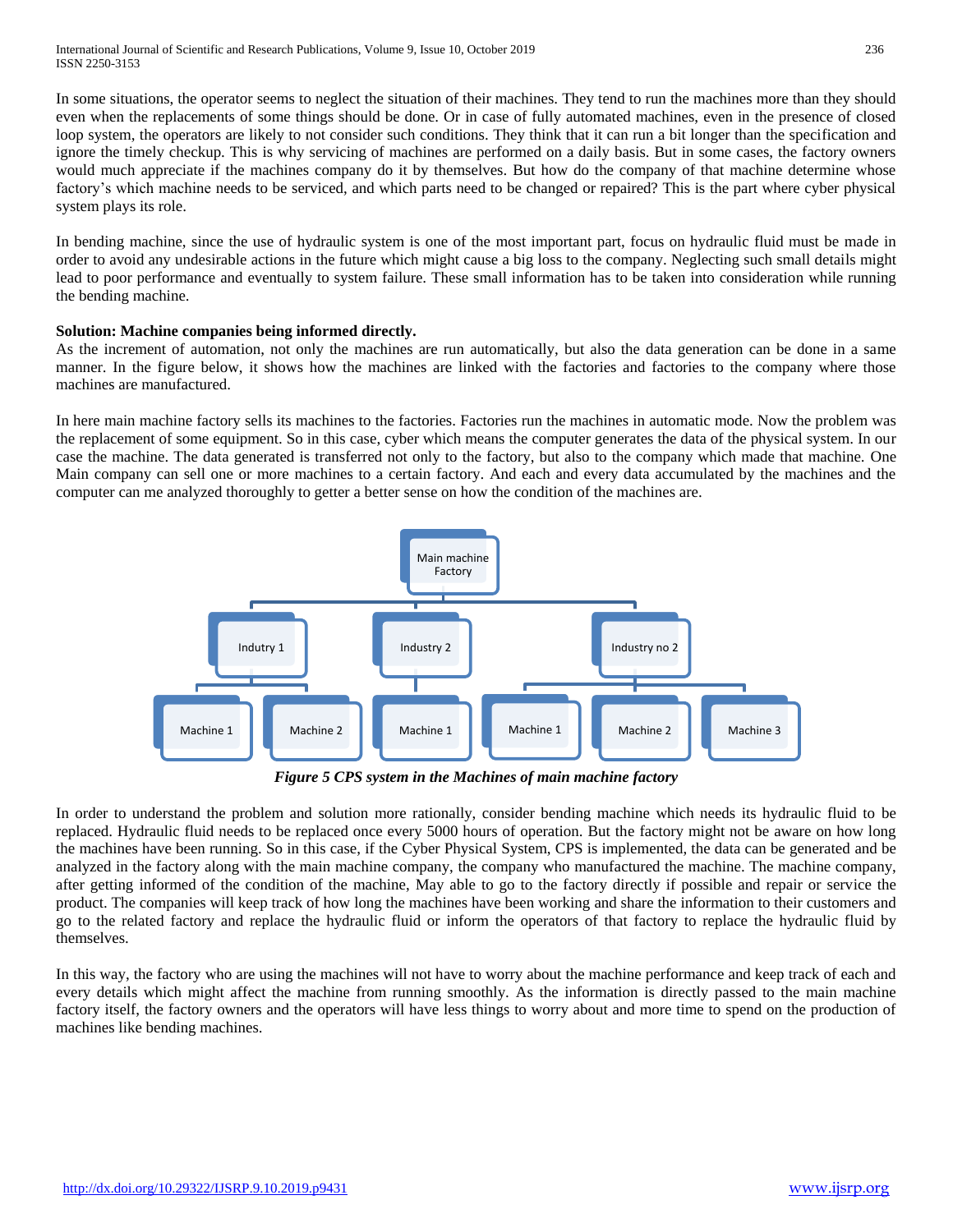#### V. CONCLUSION

The case study confirmed the need of CPS in heavy machinery like bending machines. The use of CPS not only provides real time information, but also helps to extend the life of machines. When a company gets to know many parameters of the machine in real time, the company can then decide what is beneficial for the machines, and eventually for the company. Moreover, CPS is a foremost factor to be used for Industry 4.0.

Future work remains to reconcile the computational and experimental results. The parameters that are analyzed using CPS can be automatically used to make decisions, without human intervention. This way, Artificial Intelligence (AI) can also be embedded in the system along with CPS, to obtain Industry 4.0.

#### ACKNOWLEDGMENT

I'm grateful to my supervisor Mr. Xue Jianbin and my senior mate for guiding me throughout the writing of this paper. I would also like to thank my friends and family for their continuous support.

#### **REFERENCES**

- 1. Baheti, Radhakisan, and Helen Gill. "Cyber-physical systems." *The impact of control technology,* 12 (2011): 161-166.
- 2. Rüßmann, Michael, et al. "Industry 4.0: The future of productivity and growth in manufacturing industries." *Boston Consulting Group* 9 (2015):22-?? .
- 3. Jazdi, Nasser. "Cyber physical systems in the context of Industry 4.0." *Automation, Quality and Testing, Robotics, 2014 IEEE International Conference on*. IEEE, 2014.
- 4. Kao, Hung-An, et al. "A cyber physical interface for automation systems—methodology and examples." *Machines*3.2 (2015): 93-106.
- 5. Wan, Jiafu, et al. "From machine-to-machine communications towards cyber-physical systems." *Computer Science and Information Systems* 10.3 (2013): 1105-1128.
- 6. Gilchrist, Alasdair. *Industry 4.0: the industrial internet of things*. Apress, 2016.
- 7. Lee, Jay, Hung-An Kao, and Shanhu Yang. "Service innovation and smart analytics for industry 4.0 and big data environment." *Procedia Cirp* 16 (2014): 3-8.
- 8. Kim, Jinsul, et al. "Advanced grasp planning for handover operation between human and robot." *2nd International Conference on Autonomous Robots and Agents*. 2004.
- 9. Gorecky, Dominic, et al. "Human-machine-interaction in the industry 4.0 era." *Industrial Informatics (INDIN), 2014 12th IEEE International Conference on*. IEEE, 2014.
- 10. Lee, Jay, et al. "Industrial big data analytics and cyber-physical systems for future maintenance & service innovation." *Procedia CIRP* 38 (2015): 3-7.
- 11. Kagermann, Henning. "Change through digitization—Value creation in the age of Industry 4.0." *Management of permanent change*. Springer Fachmedien Wiesbaden, 2015. 23-45.
- 12. Deloitte, A. G. "Industry 4.0 challenges and solutions for the digital transformation and use of exponential technologies." *McKinsey Global Institute* (2015).
- 13. Sztipanovits, Janos, et al. "Toward a science of cyber–physical system integration." *Proceedings of the IEEE* 100.1 (2012): 29-44.
- 14. Lee, Edward A. "Cyber physical systems: Design challenges." *Object oriented real-time distributed computing (isorc), 2008 11th ieee international symposium on*. IEEE, 2008.
- 15. Lee, Edward A. "Cyber-physical systems-are computing foundations adequate." *Position Paper for NSF Workshop On Cyber-Physical Systems: Research Motivation, Techniques and Roadmap*. Vol. 2. 2006.
- 16. Sha, Lui, et al. "Cyber-physical systems: A new frontier." *Sensor Networks, Ubiquitous and Trustworthy Computing, 2008. SUTC'08. IEEE International Conference on*. IEEE, 2008.
- 17. Derler, Patricia, Edward A. Lee, and Alberto Sangiovanni Vincentelli. "Modeling cyber–physical systems." *Proceedings of the IEEE* 100.1 (2012): 13-28.
- 18. Zanero, Stefano. "Cyber-Physical Systems." *Computer* 50.4 (2017): 14-16.
- 19. Shaw Jr Ralph, M. "Bending machine." U.S. Patent No. 3,260,091. 12 Jul. 1966.
- 20. Sukode, Sagar, and Shilpa Gite. "Vehicle traffic congestion control & monitoring system in iot." *International Journal of Applied Engineering Research* 10.8 (2015): 19513-19523.